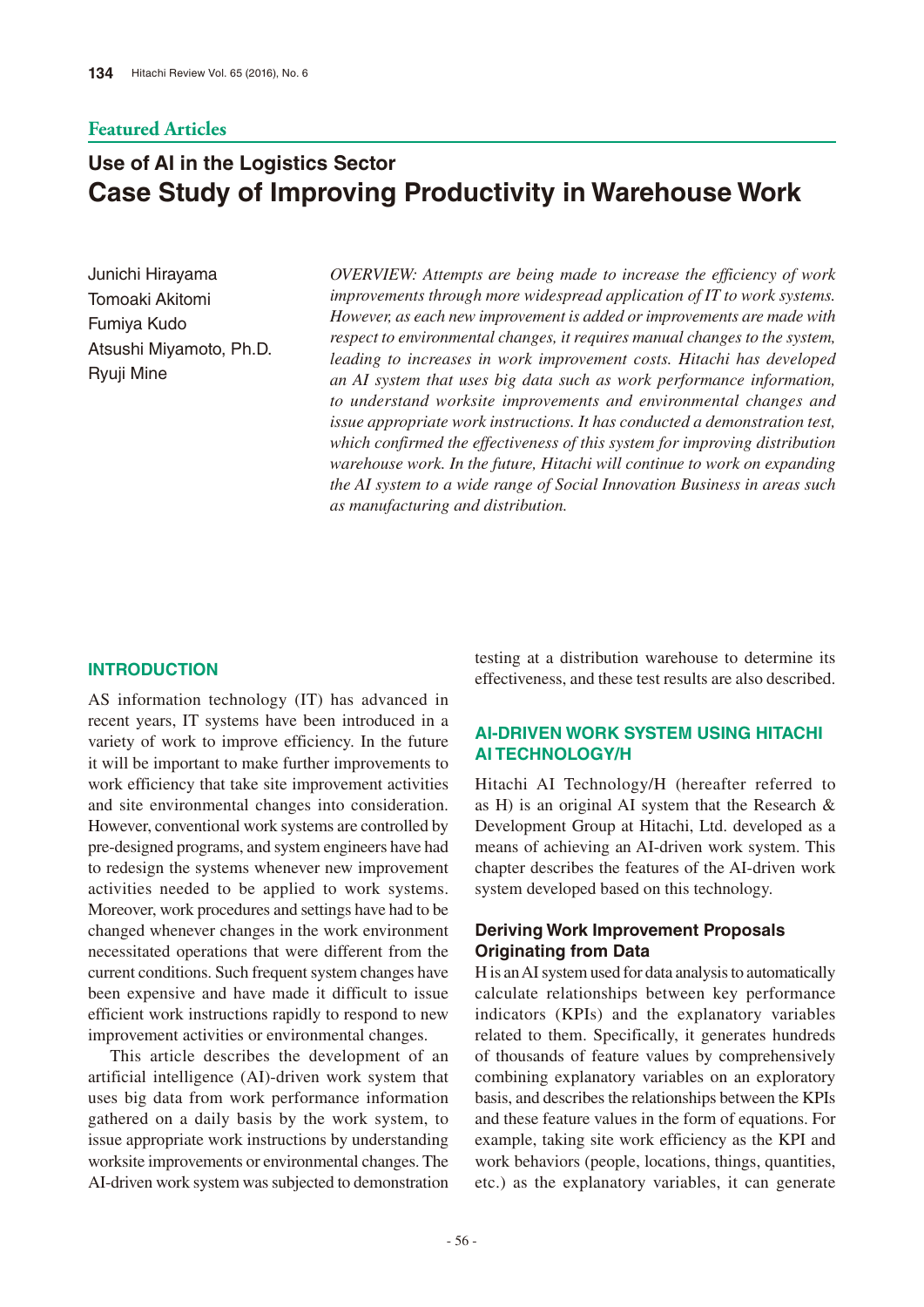

*Fig. 1—Overview of H.*

*H generates feature values from input data (explanatory variables) comprehensively combined on an exploratory basis and describes their relationships to the outcomes (KPIs) in the form of equations.*

numerical models of behavioral characteristics related to work efficiency. These models can be used to derive proposed measures for work improvements that originate from the data (see Fig. 1).

# **Understanding Human Ingenuity and Reflecting It in Work Instructions**

Fig. 2 shows the configuration of the AI-driven work system. Site workers perform work according to the work instructions output by the work system, and the results of the work done by the workers are collected daily by the work system. The AI-driven work system

uses the work results collected by H to derive work improvement proposals, and reflects them in the work instructions.

The site workers work according to the work instructions output by the work system, however, to work efficiently, they often add their own ingenuity or improvements to the work based on their own experience. H recaptures and analyzes the results created from worker ingenuity and improvements, to select the results that generate higher efficiency and reflects them in subsequent work instructions. By understanding site workers' ingenuity and improvements and repeatedly reflecting them in work instructions on a daily basis, H makes it possible to continually improving work efficiency through mutual cooperation between humans and AI.

## **Rapidly Incorporating Various Types of Big Data**

The big data collected by work systems consists of several different types of data such as numerical quantities, times, and product codes, along with text and symbols. So, for all this data to be entered into an analytical system, it must be tagged in advance by experts with knowledge of the industry and business operations, requiring work whenever data is added or changed. H has a function that rapidly enters new additional data without requiring human intervention. The function works by analyzing the statistical distribution of the data and automatically identifying data formats such as quantities, times and product codes in advance. This enables daily worker ingenuity and fluctuation in demand to be automatically entered into the system and reflected in the work instructions in a timely manner (see Fig. 3).



#### *Fig. 2—AI-driven Work System Configuration.*

*The system enables continual improvement of work efficiency through human-AI cooperation by issuing AI-derived work instructions and a cycle of collecting work results incorporating human ingenuity.*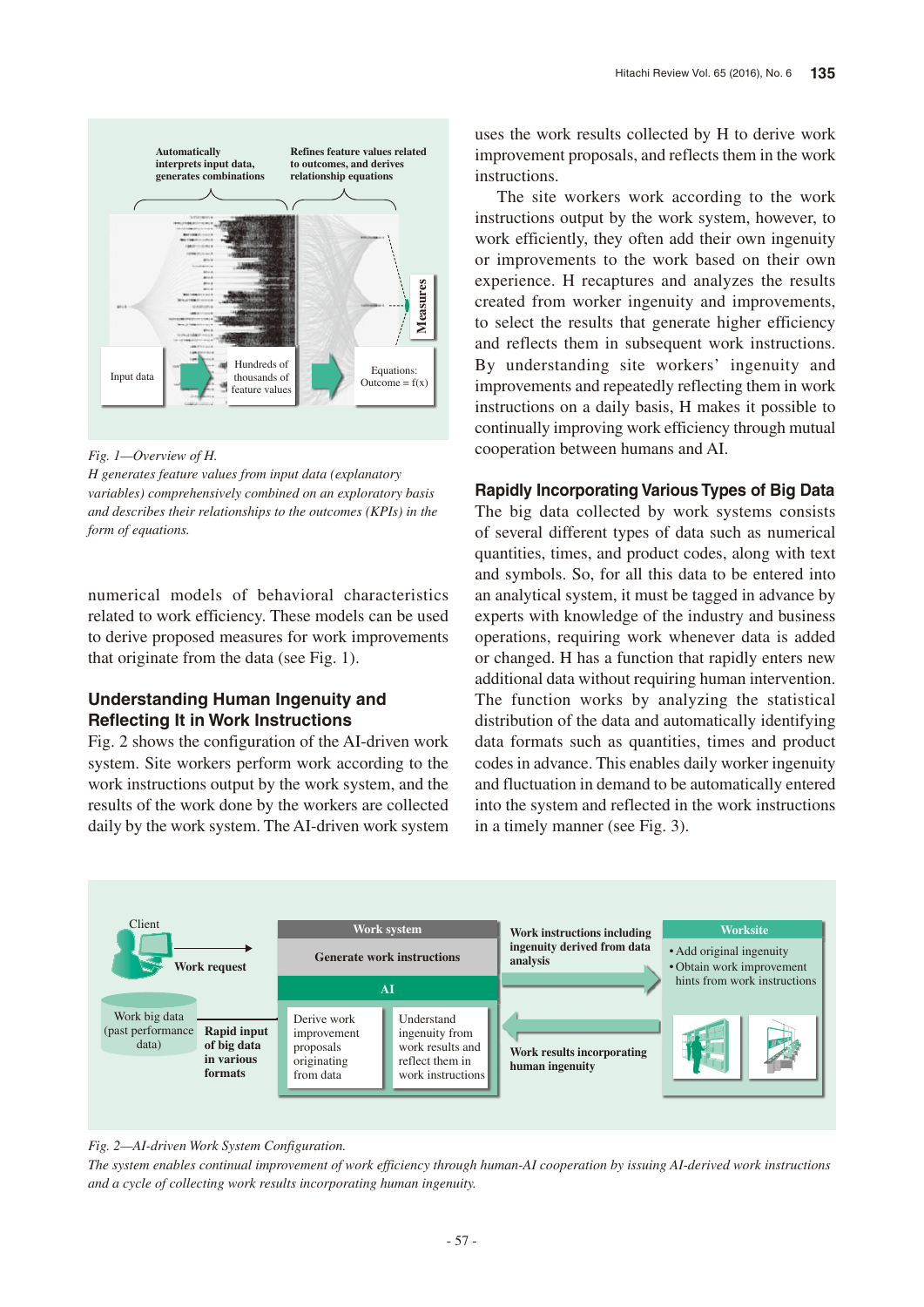# **DEMONSTRATION TEST FOR DISTRIBUTION WAREHOUSE WORK**

## **Challenges of Distribution Warehouse Work**

As the importance of logistics in the distribution industry increases, improving distribution warehouse work is becoming indispensable for maintaining competitiveness. Specifically, shorter work times are needed for work processes such as receiving and shipping. Receiving consists of receiving products from shippers and storing them at the designated locations in the warehouse. Shipping consists of receiving orders from stores or individuals and picking (collecting) products stored in the designated locations. The aim of this demonstration test was to reduce the work time spent on picking work, which has the highest work cost.

## **Test Overview**

Picking work consists of collecting a specified product from the warehouse in response to a product order from a client. The picking work instructions specify the product to collect and the product's storage location. The worker follows these instructions to

travel through the warehouse and collect the specified product. The warehouse management system (WMS) issues the picking work instructions and collects the work results.

Fig. 4 shows the configuration of the AI-driven work system used in the demonstration test. The data flow in the standard work system (WMS) is illustrated by (3)  $\rightarrow$  (4), while the data flow in the AI-driven work system is illustrated by  $(1) \rightarrow (2) \rightarrow (3) \rightarrow (4)$ .

(1) H reads past work results, and generates mathematical models of the KPIs and work behaviors.

(2) The generated models are used to generate improvement proposals for that day's work instructions. The work instruction improvement proposals are fed back to the WMS.

(3) Work instructions are issued from the WMS.

(4) The work is done as specified in the work instructions, and the work results are collected in the WMS.

In other words, the difference between the standard work system and the AI-driven work system in this test was whether standard work instructions are issued in Step (3), or whether the work instructions devised by H are issued.



*Fig. 3—Example of Automatic Identification of Data Types by H.*

*H combines statistical distributions of data and notational knowledge to automatically identify data types.*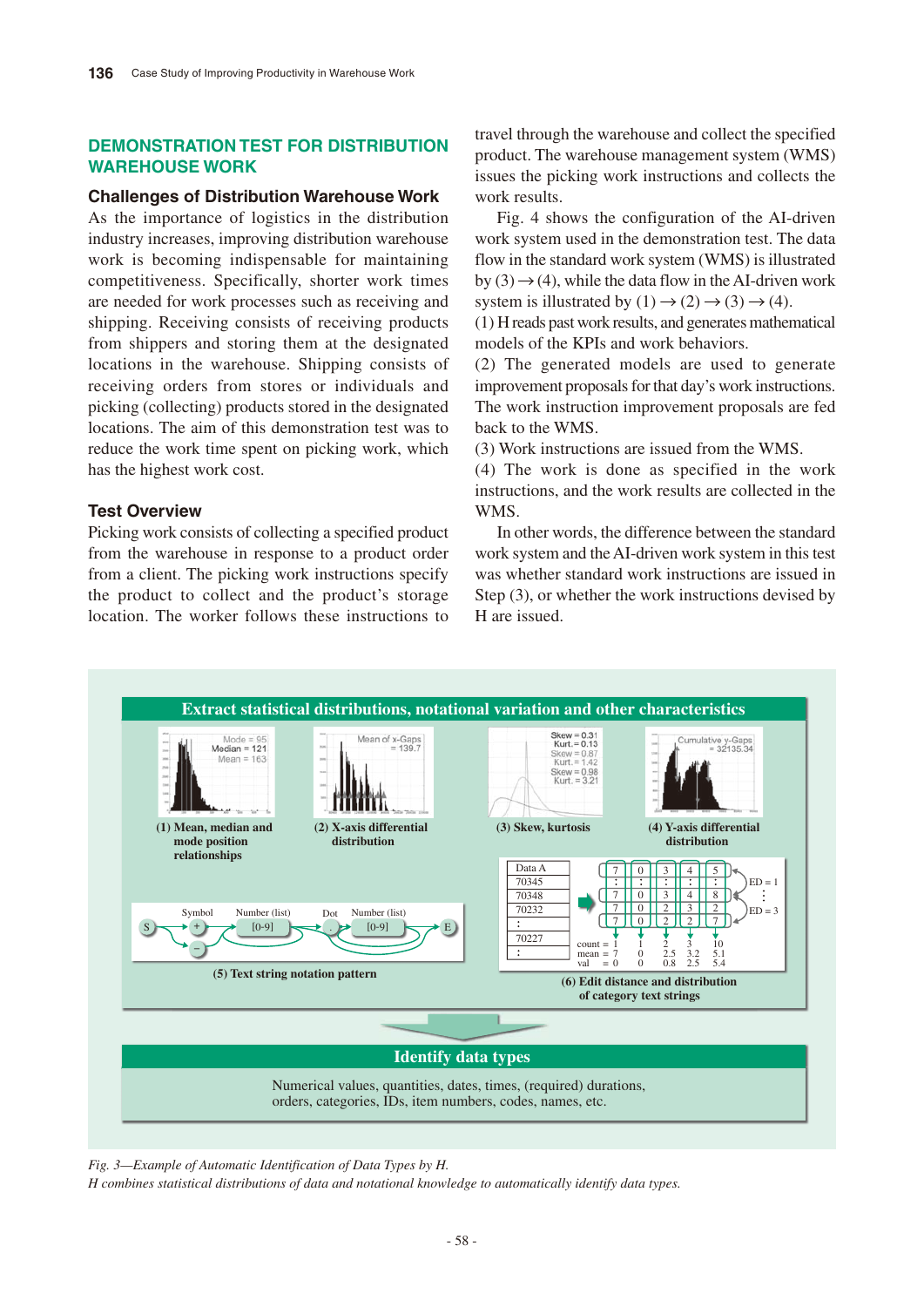

*Fig. 4—Configuration of AI-driven Work System Used in Test. The data flow of the conventional system is shown by (3)*  $\rightarrow$  *(4). The AI-driven work system adds the new data flow shown by*   $(I) \rightarrow (2)$ .

#### **Analysis Results**

The mathematical model results [the results of Step  $(1)$ ] in the previous section] generated by H are described below. The picking work times were set as the KPI, and the work attributes of picking work (what work was done, how much was done, and by whom, when and where) were set as the work behaviors.

Worker congestion at specific times and locations (aisles) in the warehouse was obtained as a behavioral characteristic that had a large effect on picking work time. Fig. 5 is a graph showing the degree to which each aisle's work time was affected. As it shows, the higher the value for an aisle, the more the work time tended to increase when that aisle was crowded.

Using the mathematical models, H created the day's work instructions in a way designed to reduce worker congestion at particular times and locations [Step (2) in the previous section].

## **Demonstration Test Results**

Hitachi conducted a trial of the AI-driven work system over a period of about two months in an actual distribution warehouse, and compared the work efficiency to the work efficiency during a control period. The trial was not explained to the site workers, and they worked as usual according to the picking work instructions.

Fig. 6 is a histogram of the picking work times. The horizontal axis shows the work time, and the vertical axis shows the number of work operations.



*Fig. 5—Congestion and Its Effect on Work Time for Individual Work Aisles.*

*This histogram shows that the congestion of specific work aisles has a large effect on work time. (The work aisle names are sorted in order from greatest to least effect on work time.)*

![](_page_3_Figure_13.jpeg)

*Fig. 6—Histogram of Work Operations by Picking Work Time. An overall reduction in work time was demonstrated for the trial period relative to the control period.*

The histogram bars representing work operations done during the trial period are shifted to the left relative to the bars for the operations done during the control period, indicating an overall reduction in work time. Work time was reduced an average of 8%.

## **CONCLUSIONS**

This article has described an AI-driven work system that uses big data from work performance information to issue appropriate work instructions